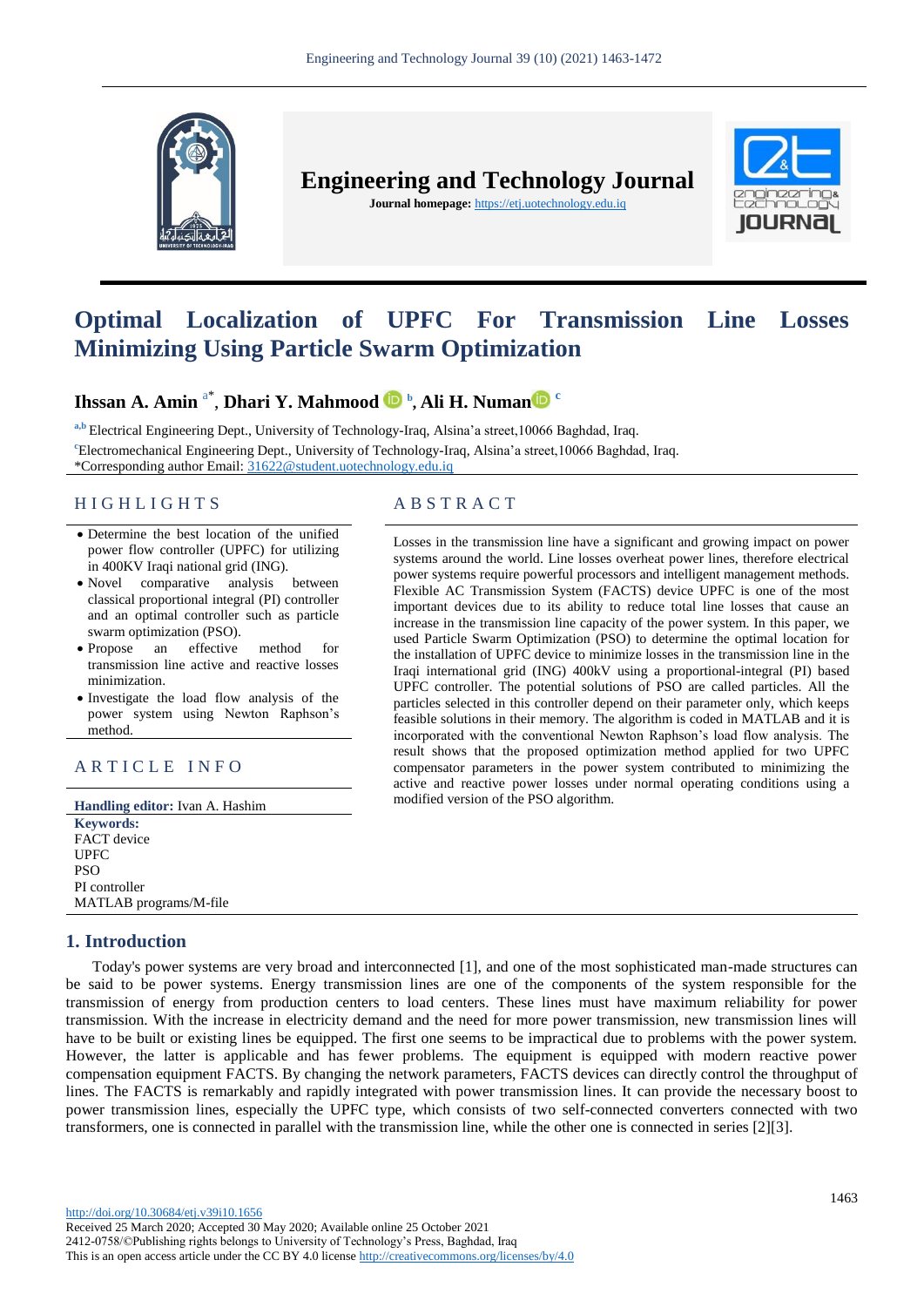The problem of the paper lies in finding the optimal location and optimal values of the UPFC device on the ING (400kV) and thus improving the overall performance of the network. Therefore, this paper deals with the applications of PSO to find the optimal placement and setting parameter of the UPFC device.

The authors in [4] presented the real-time implementation of an FLC based UPFC to control the transmission line power flow. The proposed controller is validated on IEEE 14 bus network. The performance of the proposed controller is tested under different references, and load variations. Furthermore, the response of the proposed FLC based UPFC was compared to PI-based UPFC. The results showed that the proposed FLC based UPFC has enhanced power flowability, improved bus voltages, and reduced the power losses of the networks more than the PI-based UPFC. FLC based UPFC enhanced active power flow by 5.86 % and reduced power losses. The authors in [5] used the UPFC as a strong candidate to provide full dynamic control of power transmission line operating parameters: voltages, line impedance, and phase angle under normal and fault conditions. Simulink model consists of 4-bus system equipped with UPFC to illustrate the control features of this device and their influence to improve system stability. The effect of static synchronous compensator (STATCOM), static synchronous compensator series (SSSC), and UPFC on real power, reactive power, and the voltage presented UPFC into the transmission system and the obtained better results showed that the UPFC improved the voltage profile as well as controlled the aggressive and reactive strength of the buses and lines without losing control even during the fault conditions. The authors in [6] used FACTS device, specifically UPFC, and used GA to determine the optimal location and the parameter of UPFC to improve the voltage profile, minimize power losses, treat power flow in overloaded transmission lines, and reduce power generation. GA was applied to find the optimal values and locations of UPFC to an Iraqi international power grid system (Diyala 132 kV). The obtained result showed the effectiveness of GA to calculate the optimum values and locations of UPFC, and promising results were obtained for the Diyala power network (132 kV) about the desired objectives. The authors in [7] proposed a relationship to identify the numbers of FACTS devices that can be used to install for a given power network, and the process of GA was used to determine the optimal placement, optimal number, and size of UPFC device to reduce overall system losses and enhance the voltage profile in the IEEE 14 bus test system. The obtained results showed that all control parameters of UPFCs in each case are within their limits, and whenever the number of UPFCs installed increases, voltages deviates, and total losses will be decreased. They also showed that the application of the proposed relationship, in-process GA codes, greatly facilitated the search for the optimal number, optimal placement, and the size of UPFC devices and minimized the calculation time too.

#### **2. Losses in Transmission Line**

Minimizing losses has an important role in studies on the power system. Variable compensation can reduce transmission line losses in a power system. The importance and use of FACTS systems for manipulating line power flows to relieve congestion and maximize general grid operation has been improved following the establishment of power markets with open transmission access [8].

These losses in transmission power have been caused by multiple physical and working variables such as ( line resistance, inductance, capacitance, bundled conductors, low-efficiency materials, line length, and voltages)). Minimizing or controlling some of these variables will enhance the power flow, line losses, and decrease the cost of the device.

# **3. FACT device**

Since the 1960s, discussions of dynamic stability have received much attention. In certain power systems, two or more methods may need to be used simultaneously, but in any case, the proposed method must also be economically justified. High voltage transmission lines have an important role in improving dynamic and transient stability due to their controllability. With the advent of electrical technology and the development of high-voltage and high voltage equipment, direct current transmission lines and alternating current flexible elements(FACTS) have been justified economically. FACTS devices have the capability of controlling the active and reactive power transmission components in lines, so they control when these components can achieve both transient and dynamic stability modifications [9].

#### **4. Unified Power Flow Controller (UPFC)**

The UPFC is a member of the second-generation FACTS family devices and it was proposed by Gyugi in 1992 [10]. It is a generalized AC transmission controller that has multiple functional capabilities and thus, it is capable of performing (simultaneously or selectively) the compensation and control functions of different individual line compensators and controllers", and there are many different ways to introduce and explain the concept of the UPFC. It requires an approach of mathematics, vector or phasor diagrams, or various plots to show graphical relationships among the main transmission parameters, active and reactive power, voltage, line impedance, and transmission angle  $[11][12]$ . The UPFC conducts power flow management in transmission lines by changing line parameters, including bus voltages, phase angle and line impedance, which include all other FACTs adjustable parameters [13]. Figure 1 shows the UPFC structure.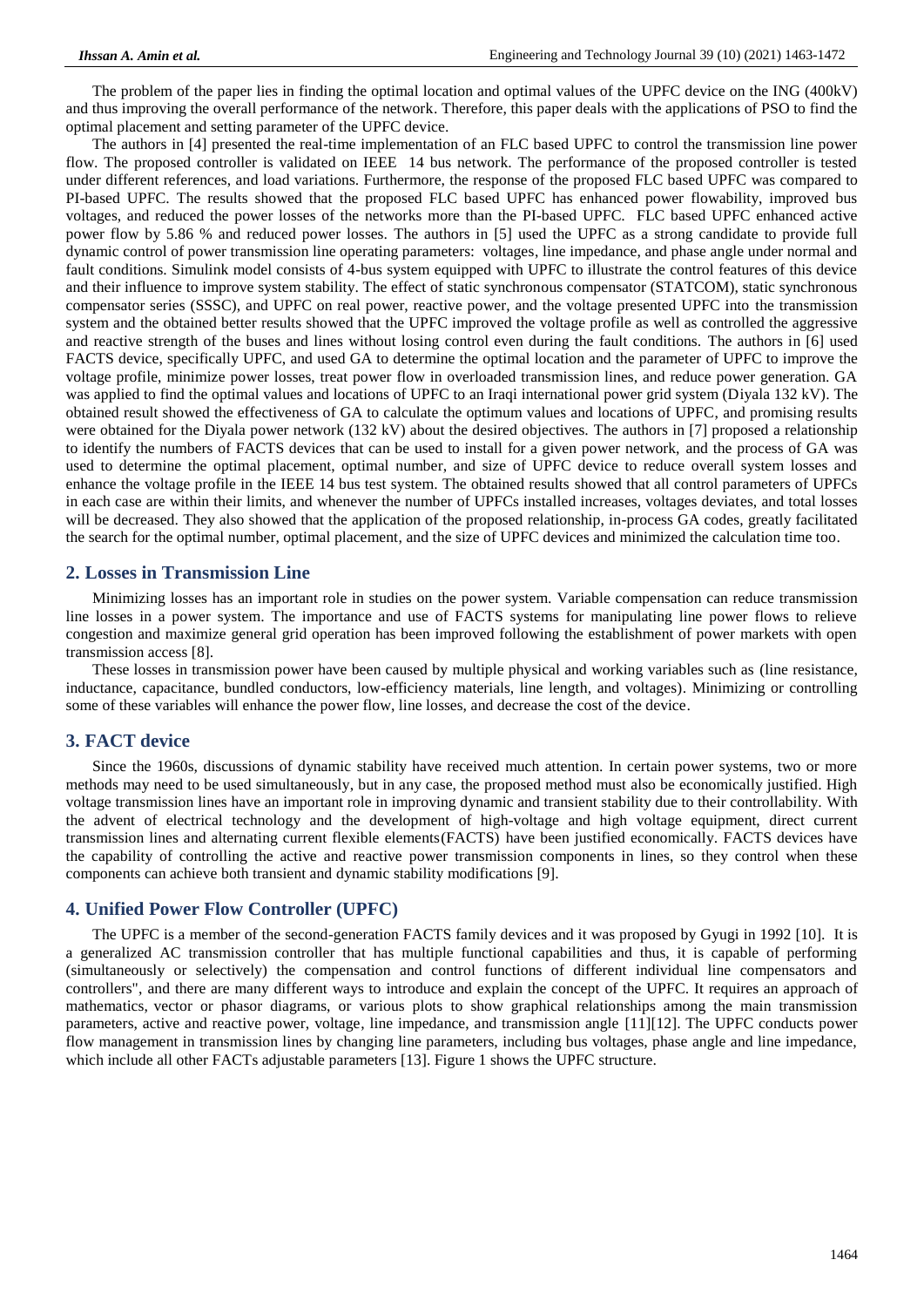

**Figure 1:** The UPFC structure [3]

#### **5. Power Flow Model of the UPFC**

From the circuit shown in Figure 2.a, the two ideal voltage source converters of UPFC can be represented mathematically as:[14]

$$
E_{vR}V_{vR}(cos\delta_{vR} + j sin \delta_{vR})
$$
  
\n
$$
E_{cR} = V_{cR}(cos\delta_{cR} + j sin \delta_{cR})
$$
\n(1)

Where  $V_{\nu R}$  Controllable source  $(V_{\nu R \text{ min}} \leq V_{\nu R} \leq V_{\nu R \text{ max}})$  of voltage magnitude serving shunt converter.  $\delta_{vR}$  phase angle ( $0 \le \delta_{vR} \le 2\pi$ ) of the voltage magnitude serving shunt converter.

 $V_{cR}$  controllable source ( $V_{cR}$   $m_{iR} \leq V_{cR}$   $m_{iR}$ ) of voltage magnitude serving the series converter.

 $\delta_{CR}$  phase angle ( $0 \le \delta_{CR} \le 2\pi$ ) of the voltage source representing the series converter [15].

The active( $P$ ) and reactive( $Q$ ) power equations are based on the equivalent circuit seen in Figure 2 and Equations (1), (2) as follows[2]  $[16]$ :

At bus k:

$$
P_k = V_k^2 G_{kk} + V_k V_n [G_{kn} \cos(\theta_k - \theta_n) + B_{kn} \sin(\theta_k - \theta_n)]
$$
  
+ 
$$
V_k V_{cR} [G_{kn} \cos(\theta_k - \delta_{cR}) + B_{kn} \sin(\theta_k - \delta_{cR})]
$$
  
+ 
$$
V_k V_{vR} [G_{vr} \cos(\theta_k - \delta_{vr}) + B_{vr} \sin(\theta_k - \delta_{vR})]
$$
  

$$
Q_k = -V_k^2 B_{kk} + V_k V_n [G_{km} \sin(\theta_k - \theta_n) - B_{km} \cos(\theta_k - \theta_n)]
$$
  
+ 
$$
V_k V_{cR} [G_{kn} \sin(\theta_k - \delta_{cR}) - B_{kn} \cos(\theta_k - \delta_{cR})]
$$
  
+ 
$$
V_k V_{vR} [G_{vr} \sin(\theta_k - \delta_{vr}) + B_{vr} \cos(\theta_k - \delta_{vr})]
$$
  
(4)

At bus n:

$$
P_n = V_n^2 G_{nn} + V_n V_k [G_{nk} \cos(\theta_n - \theta_k) + B_{nk} \sin(\theta_n - \theta_k)]
$$
  
+ 
$$
V_n V_{CR} [G_{nn} \cos(\theta_n - \delta_{CR}) + B_{nn} \sin(\theta_n - \delta_{CR})]
$$
 (5)

$$
Q_{n} = -V_{n}^{2}B_{nn} + V_{n}V_{k}[G_{nk}\sin(\theta_{n} - \theta_{k}) - B_{nk}\cos(\theta_{n} - \theta_{k})]
$$

$$
+V_n V_{cR} [G_{nn} \sin(\theta_n - \delta_{cR}) - B_{nn} \cos(\theta_n - \delta_{cR})]
$$
\n(6)

**Series converter:**

$$
P_{CR} = V_{CR}^2 G_{nn} + V_{CR} V_k [G_{kn} \cos(\delta_{CR} - \theta_k) + B_{kn} \sin(\delta_{CR} - \theta_k)] + V_{CR} V_n [G_{nn} \cos(\delta_{CR} - \theta_n) + B_{nn} \sin(\delta_{CR} - \theta_n)]
$$
  

$$
Q_{CR} = -V_{CR}^2 B_{nn} + V_{CR} V_k [G_{kn} \sin(\delta_{CR} - \theta_k) - B_{kn} \cos(\delta_{CR} - \theta_k)]
$$
(7)

$$
+V_{CR}V_{n}[\mathcal{G}_{nn} \sin(\delta_{CR} - \theta_{n}) - B_{nn} \cos(\delta_{CR} - \theta_{n})]
$$
\n(8)

#### **Shunt converter**

$$
P_{v_R} = V_{vR} V \kappa \left[ G_{vR} \cos(\delta v_R - \theta_k) + B_{v_R} \sin(\delta_{v_R} - \theta_k) \right] - V_{vR}^2 G_{v_R}
$$
(9)

$$
Q_{vR} = V_{vR} V_k [G_{vR} \sin(\delta_{vR} - \theta_k) - B_{vR} \cos(\delta_{vR} - \theta_k)] + V_{vR}^2 B_{vR}
$$
(10)

Where  $P_k$ ,  $P_n$  active power at bus  $k$  and bus  $n$  respectively.

 $Q_k$ ,  $Q_n$  reactive power at bus *k* and bus *n* respectively.

 $P_{cp}$ ,  $P_{vp}$  active power of series and shunt converter respectively.

 $Q_{cR}$ ,  $Q_{vR}$  reactive power of series and shunt converter respectively  $V_K$ .  $V_n$  voltage magnitudes at bus k and bus n respectively.

voltage magnitudes at bus  $k$  and bus  $n$  respectively.

 $\theta_k$ ,  $\theta_n$  power angles at bus *k* and bus *n* respectively.

 $G_{nk}$ ,  $G_{kn}$  the conductance of the line between bus *k* and bus *n* 

 $B_{nn}$ ,  $B_{kk}$  substances at bus *k* and bus *n* respectively

 $B_{nk}$ ,  $B_{kn}$  the conductance of the line between bus k and bus *n* respectively.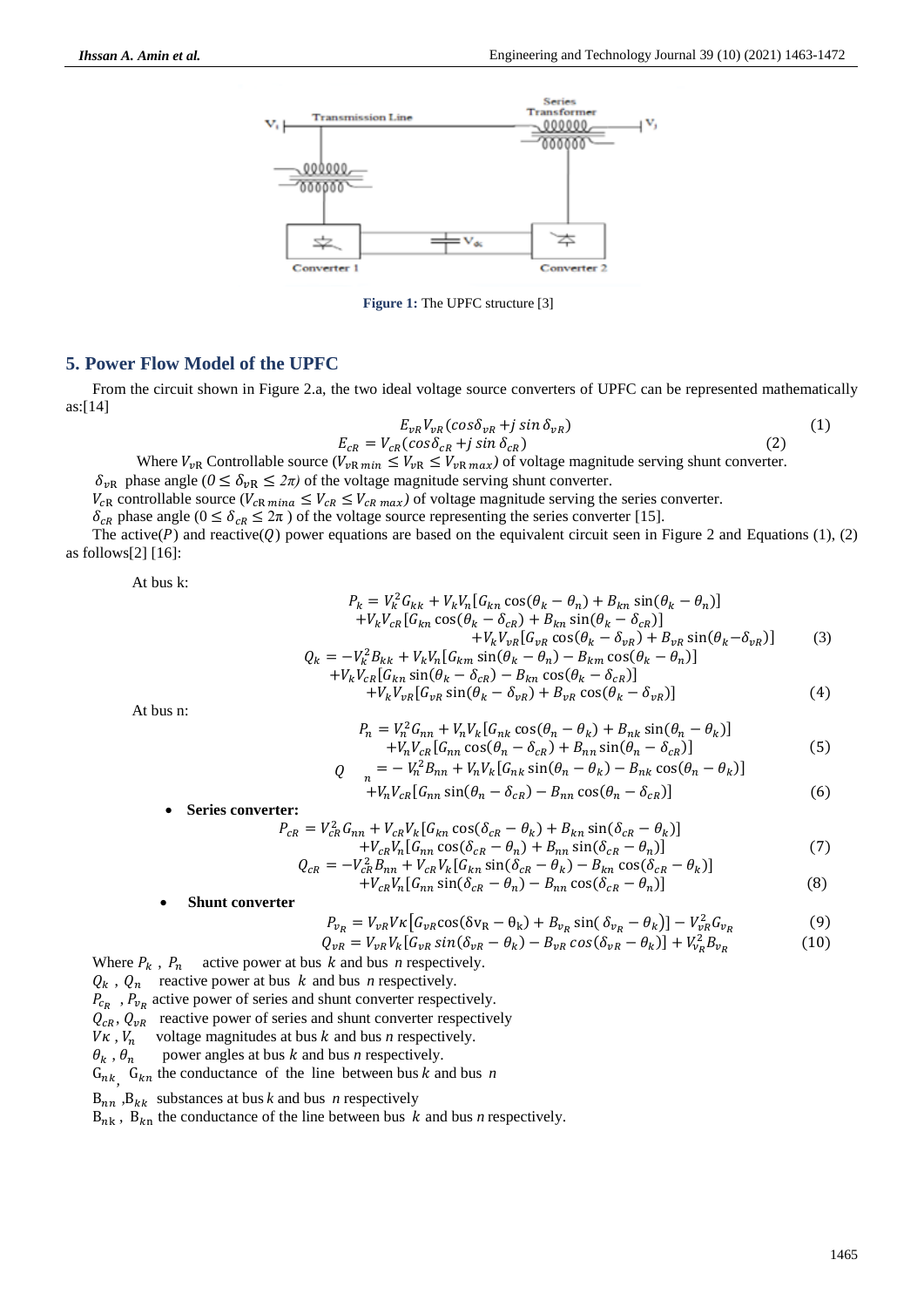

**Figure 2:** UPFC system: (a) UPFC Configuration, (b) UPFC equivalent circuit



**Figure 3:** The search-point principle in PSO

The converters of UPFC are assumed lossless converter values in the voltage sources model, and this shows that both converters will not be involved in generation (or absorbing) power for its losses, and the demand of active  $(P)$  power by the series converter at its output is supplied from the  $(A, C)$  power system by the shunt converters via the common  $(D, C)$  link. The voltage of the capacitor  $V_{dc}$  of a (D.C) link will remain constant. Thus, the active power supplied to the shunt converter,  $P_{vR}$  equals the active power demanded by the series converters,  $P_{cR}$ . Then it is important to guarantee the following restriction on equality [2].

$$
\Delta P_{bb} = P_{vR} + P_{cR} = 0 \tag{11}
$$

Moreover, if the connecting transformers are supposed to hold no resistance, then the active power on  $bus_k$  equals the active powers on  $bus_n$ . so,

$$
P_{vR} + P_{cR} = P_k + P_n = 0 \tag{12}
$$

The UPFC power equations, in linearized form, are combined with those of the  $(A, C)$  network.

For the situation where UPFC dominates the following parameters:

- 1) Voltages magnitude at the shunt converters terminal bus  $k$ .
- 2) Active  $(P)$  power flow from (bus *n*) to (bus  $k$ ).
- 3) Reactive power (Q) injected at (bus *n*), and taken (bus *n*) to be a ( $PQ$  bus).

The linearization of the equations is as follows [2]: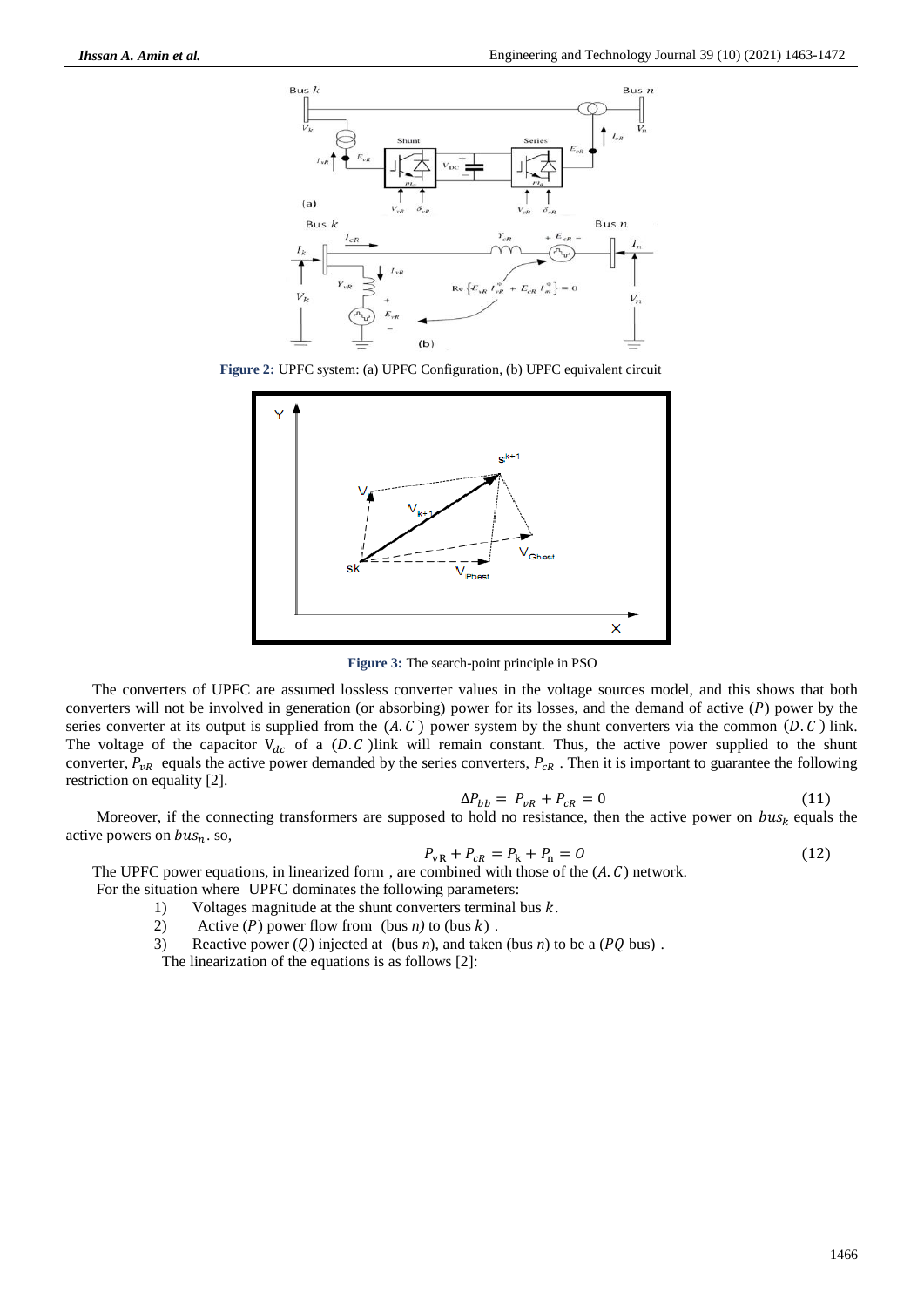$$
\begin{bmatrix}\n\Delta P_k \\
\frac{\partial P_k}{\partial \theta_h} & \frac{\partial P_k}{\partial \theta_n} & \frac{\partial P_k}{\partial V_{\nu R}} V_{\nu R} & \frac{\partial P_k}{\partial V_h} V_h & \frac{\partial P_k}{\partial \delta_{CR}} & \frac{\partial P_k}{\partial V_{CR}} V_{CR} & \frac{\partial P_k}{\partial \delta_{\nu R}} \\
\frac{\partial P_n}{\partial \theta_h} & \frac{\partial P_n}{\partial \theta_n} & 0 & \frac{\partial P_n}{\partial V_h} V_h & \frac{\partial P_n}{\partial \delta_{CR}} & \frac{\partial P_n}{\partial V_{CR}} V_{CR} & 0 \\
\frac{\Delta Q_k}{\Delta Q_k} & \frac{\partial Q_k}{\partial \theta_k} & \frac{\partial Q_k}{\partial \theta_n} & \frac{\partial Q_k}{\partial V_{\nu R}} V_{\nu R} & \frac{\partial Q_k}{\partial V_h} V_h & \frac{\partial Q_k}{\partial \delta_{CR}} & \frac{\partial Q_k}{\partial V_{CR}} & \frac{\partial Q_k}{\partial \delta_{\nu R}} \\
\frac{\Delta Q_n}{\Delta P_{nk}} & \frac{\partial Q_n}{\partial \theta_k} & \frac{\partial Q_n}{\partial \theta_n} & 0 & \frac{\partial Q_n}{\partial V_n} V_n & \frac{\partial Q_n}{\partial \delta_{CR}} & \frac{\partial Q_n}{\partial V_{CR}} V_{CR} & 0 \\
\frac{\partial P_{nk}}{\partial \theta_k} & \frac{\partial P_{nk}}{\partial \theta_m} & 0 & \frac{\partial P_{nk}}{\partial V_h} V_h & \frac{\partial P_{nk}}{\partial \delta_{CR}} & \frac{\partial P_{nk}}{\partial V_{CR}} V_{CR} & 0 \\
\frac{\partial Q_{nk}}{\partial \theta_k} & \frac{\partial Q_{nk}}{\partial \theta_n} & 0 & \frac{\partial Q_{nk}}{\partial V_h} V_h & \frac{\partial Q_{nk}}{\partial \delta_{CR}} & \frac{\partial Q_{nk}}{\partial V_{CR}} V_{CR} & 0 \\
\frac{\partial P_{bb}}{\partial \theta_k} & \frac{\partial P_{bb}}{\partial \theta_n} & \frac{\partial P_{bb}}{\partial V_{\nu R}} V_{\nu R} & \frac{\partial P_{bb}}{\partial V_h} V_h & \frac{\partial P_{bb}}{\partial \delta_{CR}} & \frac{\partial P_{bb}}{\partial V_{CR}} V_{CR} & \frac{\partial P_{bb}}{\partial \delta_{\nu R}} \end{bmatrix}
$$
\n(13)

#### **6. Proportional Integral Controller (PI)**

The selection method of the PI controller parameters, (proportional and integral gains), of the series and shunt converter, should be chosen in a way that allows the process under regulation to be more stable. Control loop tuning updates the system parameters to the necessary system output for optimum values. The parameters of the PI controller's gains (Kp and Ki) are given in Table 1.

**Table 1:** PI controller gains of series and shunt controllers of UPFC

| <b>Serie Converter</b> |    | <b>Shunt Converter</b> |    |  |  |
|------------------------|----|------------------------|----|--|--|
| Kp                     | Ki | Kp                     | Ki |  |  |
| 0.025                  |    | 0.01867                |    |  |  |
| 0.15813                |    | 0.2023                 |    |  |  |

#### **7. Particle Swarm Optimization (PSO)**

In 1995, a PSO algorithm was proposed by Kennedy and Eberhart. This algorithm is located in the congestion intelligence branch. That is, the principle of this algorithm is to share information and experiences. Figure 3 shows the search-point principle in PSO [17]. PSO was created by simulating simplistic versions of society. The system functions as follows:

1) Research into swarms such as fish schooling and a flock of birds is based on the process.

2) It is based on simple concepts. Therefore, it requires a few memories and the computation time is short.

3) It was originally developed with continuous variables for nonlinear optimization problems.

This modification may be expressed by the velocity equation, and the velocity of each agent can be changed by the following equation [18]:

$$
V_{id}^{Ko+1} = wV_{id}^{Ko} + C_1 \times rand(Pbest_{id} - X_{id}^{ko}) + C_2 \times rand(Gbest_{id} - X_{id}^{ko})
$$
 (14)  

$$
X_{id}^{ko+1} = X_{id}^{ko} + V_{id}^{ko+1}
$$
 1 = 1,2,3,...,n (15)

 $d = 1, 2, \ldots, m$ 

Where  $X_{id}^{ko}$  and  $X_{id}^{ko+1}$  are current and modified searching point respectively,

 $V_{id}^{K0}$  and  $V_{id}^{K0+1}$  are current and modified velocity respectively,

 $V_{\text{pbest}}$  and  $V_{\text{gbest}}$  are velocity based on  $p_{\text{best}}$  g<sub>best</sub> respectively,

 $n$  is the number of the particles in a group

 $m$  are members in a particle

Pbest is the best position of the ith particle

Gbest is the best particle among all the particles in the group

 $w_i$  is the weight function velocity of the agent i,

 $c_i$  is the weight factors for each term.

The following function is used for the weight:

$$
W_{\text{(i)}} = W_{\text{max}} - \left(\frac{w_{\text{max}} - w_{\text{min}}}{k_{\text{0}}}\right) * k_0 \tag{16}
$$

Where  $w_{min}$  and  $w_{max}$  are the minimum and maximum weights, respectively.  $ko<sub>max</sub>$ ,  $k_0$  are the maximum and current iterations, respectively.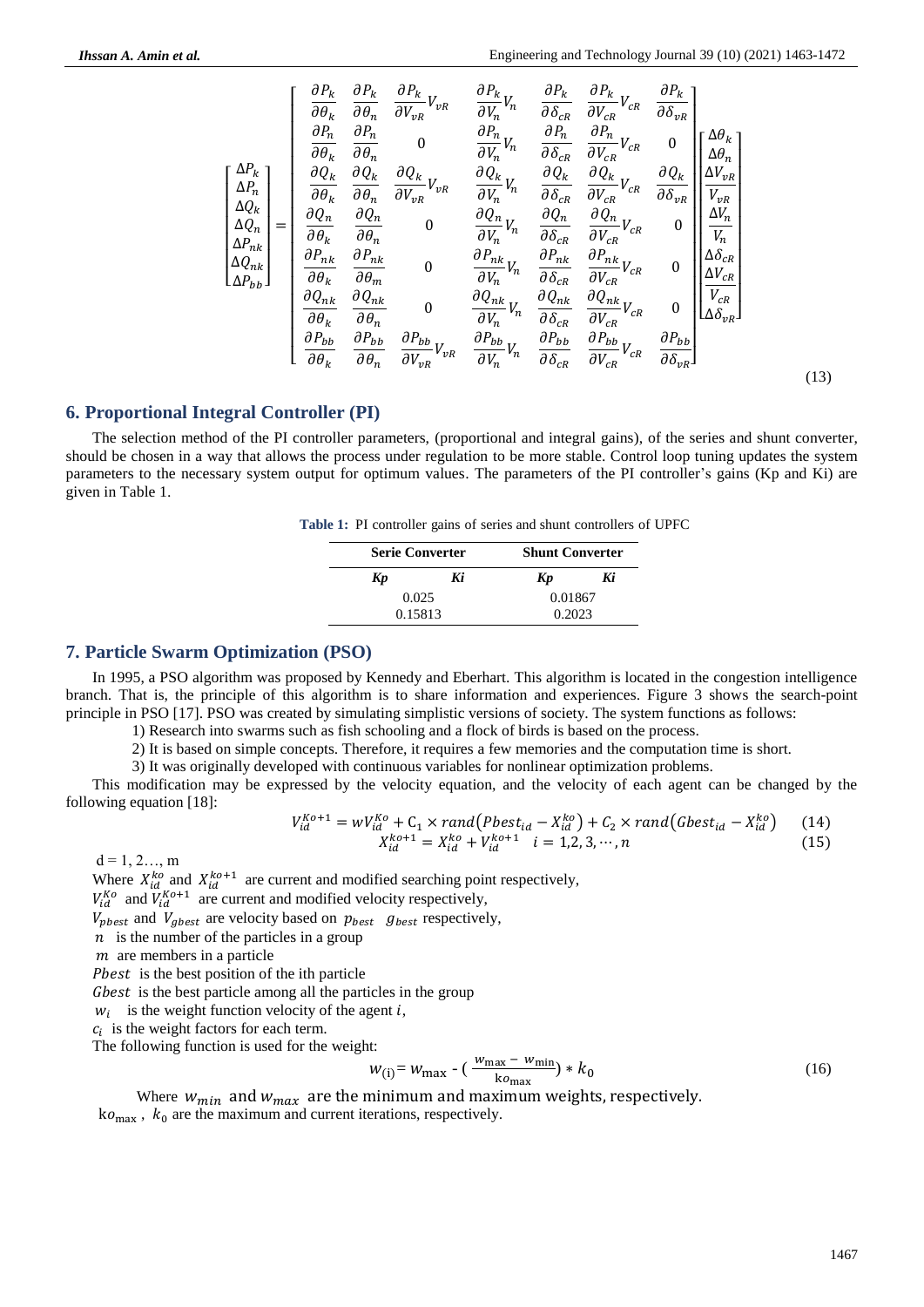

**Figure 4:** Flowchart of the modified particle swarm optimization algorithm

In general, the steps of the particle swarm algorithm are as follows, and Figure 4 shows the flowchart for this step.

- 1) Random production of the initial population and its evaluation.
- 2) Choosing the best personal memories and the best collective memories.
- 3) Updating the speed and location and evaluating new responses.

4) Multiply the coefficient *w* by the attenuation rate of 0.96.

5) If the algorithm's stopping conditions are not met, the second step is to return.

The steps to perform optimization by the PSO algorithm (Figure 5) for the optimal location of the UPFC and minimizing the losses in the transmission line are as follows:

Step 1: Modeling the Iraqi power system in MATLAB (transmission lines, generators, loads parameters of the Iraqi power system are coded in MATLAB with matrixes).

Step 2: Adjust the parameters of the PSO algorithm (Population, Maxite, C1, C2, Vmin, Vmax, and ω).

Step 3: The particles are randomly quantified (each particle determines places of UPFCs installation).

Step 4: If there is no transmission line between two chosen buses, consider the loss equals to a large number (Loss=1e10) and jump to step six.

Step 5: Perform load flow and calculate the loss for each particle (Objective function=Loss).

Step 6: Calculate the velocity (V) for each particle, and update the particle position (new location for UPFC installation).

Step7: If the number of iterations is less than Maxite jump to Step 4. Otherwise, go to Step 8.

Step 8: End of simulation.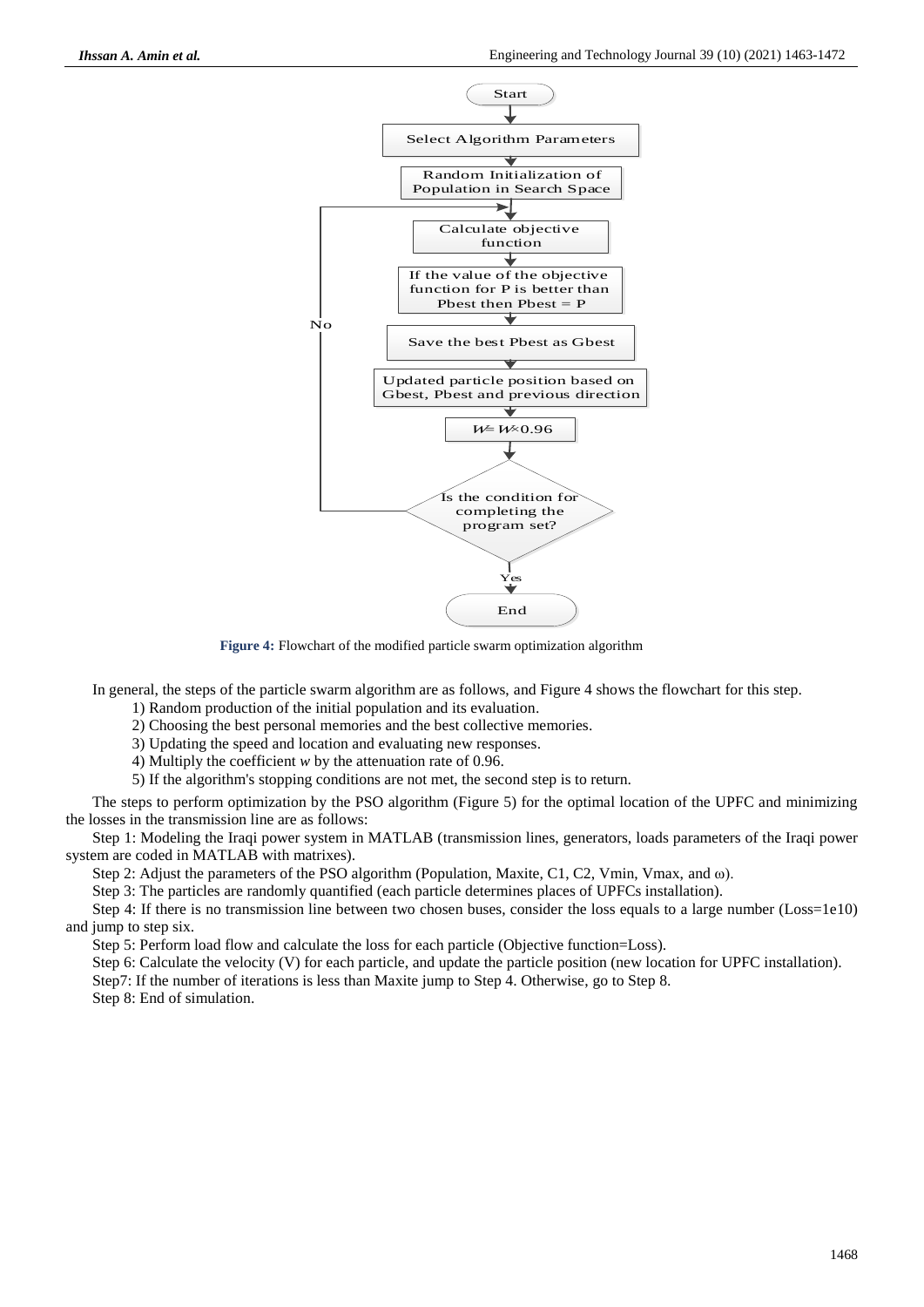

**Figure 5:** Flowchart of the modified PSO for UPFC placement

### **8. Results and Discussion**

The optimal design of FACTS device systems plays an important role in achieving the optimal functioning of these applications. In this paper, we can use the PSO to determine the optimal location and the UPFC to minimize the Active( $P$ ) and Reactive  $(Q)$  power losses in the transmission line. The optimal location for two UPFC devices by using (PI) controllerbased for the (ING) system was between buses (18-8) and (19-21) respectively. These locations contributed to minimizing the active and reactive power losses under normal operating conditions.

Optimal determination of the UPFC compensators with the PI controller and finding the best places to install the UPFCs to reduce active power loss are done by the modified particle swarm algorithm. The parameters of the optimization algorithm are presented and optimization results for UPFCs with the PI controller are given in Tables 1and 2, respectively.

#### **9. The Iraqi Electrical Network**

The main goal of this work is to minimize the power system losses in the transmission line using the optimum location of the UPFC device. The transmission level of the Iraqi electrical power grid is based on 400 kV and the 132kV. In this paper, 400kV networks with their buses and transmission line will be investigated. The proposed method for loss minimization has been applied to the Iraqi national grid. This grid has twenty-nine buses and forty-seven transmission lines. The single line diagram for this test system is shown in Figure 6.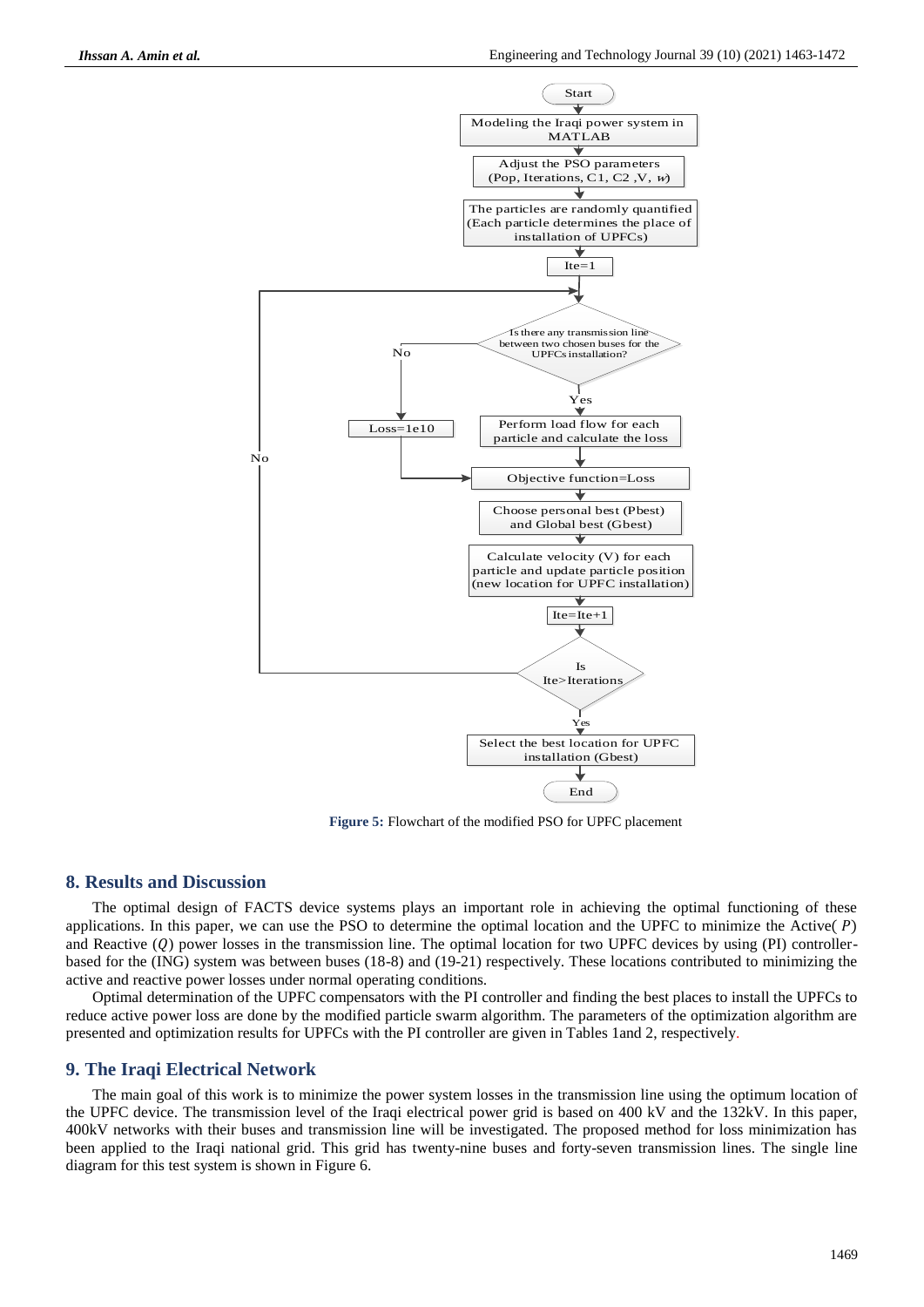# **9.1 Fixed Load Condition (Without UPFC)**

The ING power system's active and reactive power losses without any compensations are 89.22 MW and 791.8 MW, respectively. The branch losses are shown in Figures 7 and 8.

| <b>Table 2:</b> The PSO algorithm's parameters |           |   |      |    |
|------------------------------------------------|-----------|---|------|----|
| Population Iteration                           | $C1 = C2$ | W | Vmin | Vm |
|                                                |           |   |      |    |



### **Table 3:** The optimization results for UPFCs with the PI controller

|     | UPFC I<br>UPFC II |  | <b>Shunt Converter</b><br><b>Serie Converter</b> |    |       |         |        |        |
|-----|-------------------|--|--------------------------------------------------|----|-------|---------|--------|--------|
|     | IJ                |  | Ls                                               |    | Kp    | Kı      | Kp     | Ki     |
| PSO | 18                |  | 19                                               | 21 | 0.025 | 0.15813 | 0.1867 | J.2023 |



**Figure 6:** Single line diagram of the INSG







**Figure 8:** Reactive power losses without UPFC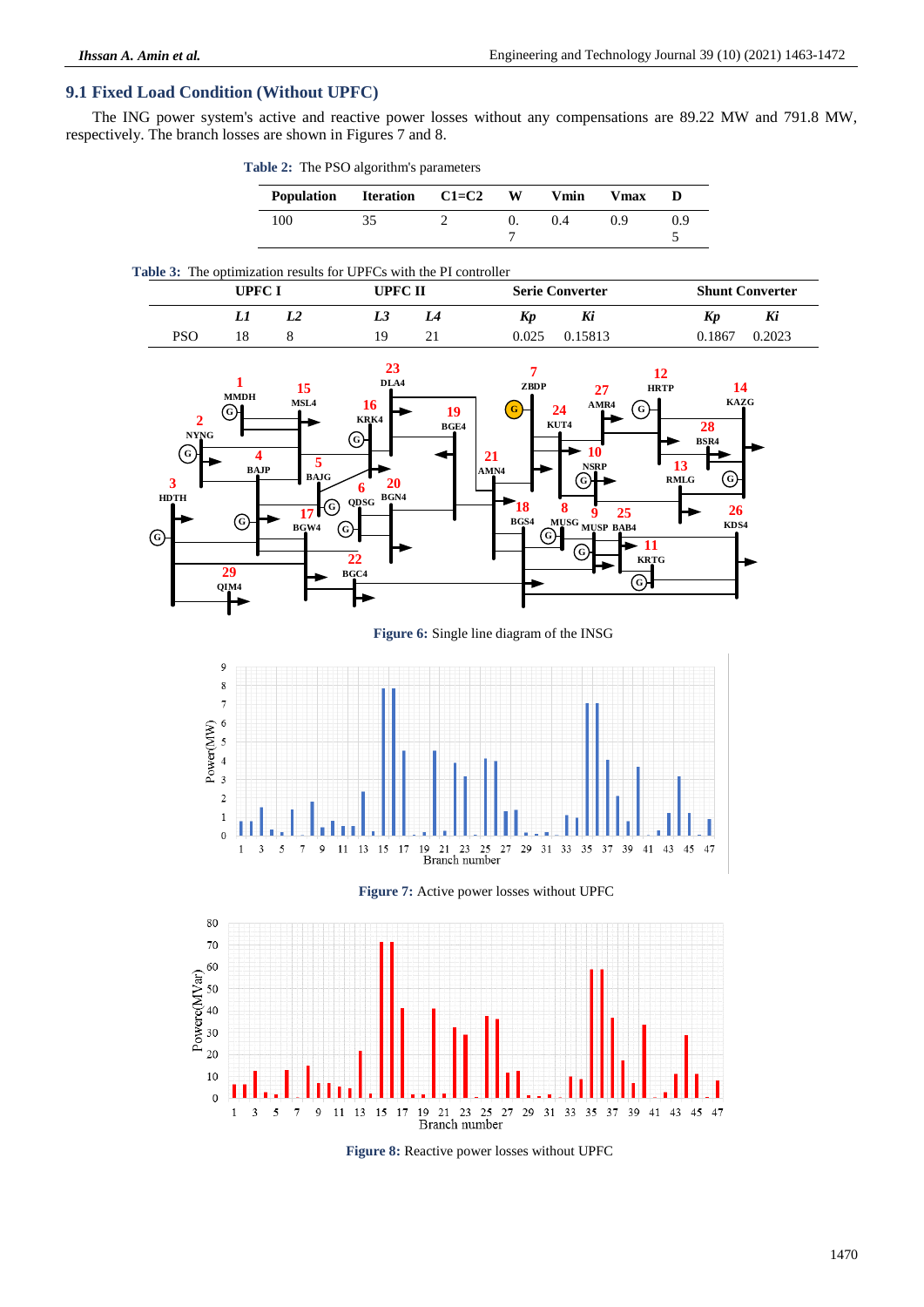# **9.2 With UPFC Based on PI for optimal Location**

For this part of the simulation on the ING power system, two UPFCs with PI controllers are used for power loss reduction. The PSO algorithm was proposed to install the UPFCs on buses number (18-8), (BGS4-MUSG), and (BGE4-AMN4), (19-21). Under these circumstances, the system's active losses decreased by 31.36% to 61.2405 MW and the reactive losses decreased to 549.6089 MVar, which was reduced to 30.58% compared to pre-compensation conditions. The results are shown in Figures 9 -10.



**Figure 9:** Active Power Losses (MW) with UPFC using PI



**Figure 10:** Reactive Power Losses (MVar) with UPFC using PI



**Figure 11:** Total Active and Reactive power losses without and with PI

**Table 4:** Total Active and Reactive Power Losses with UPFC(PSO)

| <b>Case of Normal operation condition</b> | Active power losses $(P)$ | Reactive power losses $(Q)$ |
|-------------------------------------------|---------------------------|-----------------------------|
| Without UPFC                              | 89.220 (MW)               | 791.8260 (MVar)             |
| <b>PI-based UPFC</b>                      | $61.2405$ (MW)            | 549.6030 (MVar)             |
| Improvement%                              | 31.36%                    | 30.58%                      |

The active  $(P)$  and reactive  $(Q)$  power losses using PI under fixed load conditions at the optimal location of the UPFC are presented in Table 4. The obtained results proved that the PI method reduces the active and reactive power losses.

# **10. Conclusions**

In this paper, the optimal placement of UPFC compensators with the PI controller for the Iraqi National Grid (ING) is done. For this purpose, a modified version of the PSO algorithm is used. The algorithms are used for choosing the optimal parameters of the controllers and finding the best place for UPFCs installation. Optimization aims to reduce active and reactive